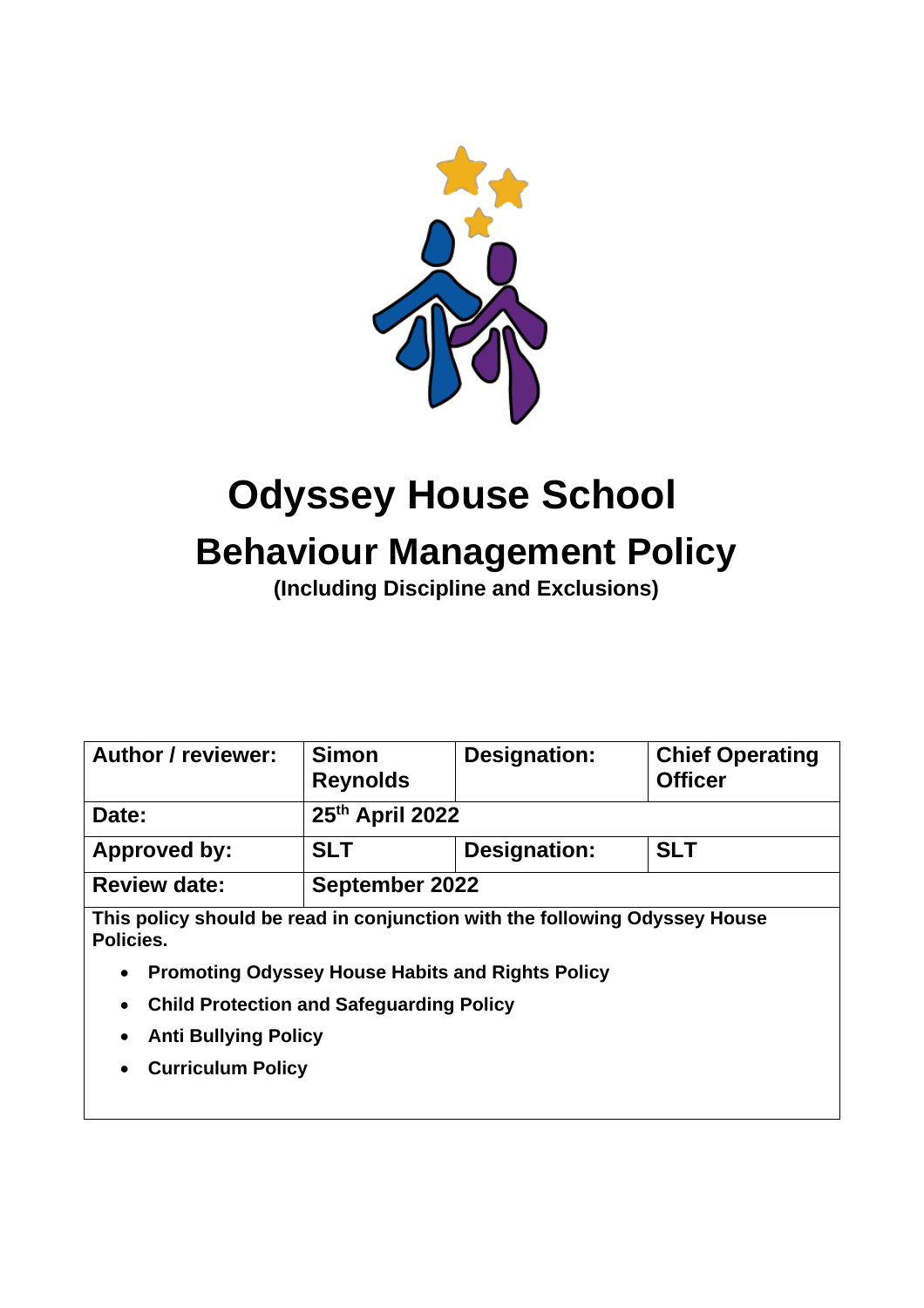#### **Policy Context & Rationale**

Odyssey House School is committed to creating an environment where exemplary behaviour is at the heart of productive learning. Everyone is expected to maintain the highest standards of personal conduct, to accept responsibility for their behaviour and to encourage others to do the same. Our behaviour policy guides staff to teach selfdiscipline not blind compliance. It echoes our core values with a heavy emphasis on readiness to learn, respectful & safe Behaviour, a partnership approach to managing poor conduct and dynamic interventions that support staff and learners.

At Odyssey House School, behaviour is understood neuro-scientifically as a communication of an unmet need or as an adapted, defensive stress response. The understanding is that children learn best within a positive, trusting relationship. At Odyssey House School staff are expected to work to identify the need and provide appropriate support to remove these barriers to successful engagement in education.

Odyssey House School is committed to developing the character and competence of every student, in line with our five-pointed guiding star (understanding yourself and others; being happy, communicating effectively, becoming a global citizen, being successful), in pursuit of their education journey. This policy aims to ensure the consistent application our behaviour protocols and practice, so that our students learn to:

- Develop positive learning behaviours including self-direction, resilience, and selfcontrol
- $\star$  Self-regulate (as developmentally appropriate) their own behaviour by developing skills and confidence in managing conflict and difficulty
- $\star$  Take responsibility for their own behaviour and choices, understanding the impact they have on others
- Develop strong dispositions and attitudes to their own and others' learning and wellbeing
- $\star$  Understand what constitutes 'responsible behaviour' to prepare for life in modern Britain and lobal citizenship in the 21<sup>St</sup> century
- $\star$  Develop their ethical approaches and values in their lives

The Odyssey behaviour policy is underpinned by four founding pillars, namely:

- The overall vision and values of Odyssey Education
- The Personal Development Curriculum (the Odyssey Ethos, Enrichment & PSHCE curriculum)
- Behaviour systems, structures, and routines (rewards & sanctions; attendance; engagement etc)
- Trauma-informed behaviour training and professional development for staff

**The primary aim of the behaviour policy, however, is not a system to enforce rules but rather to promote good behaviour and relationships**, so that people can work together with the common purpose of helping everyone to learn.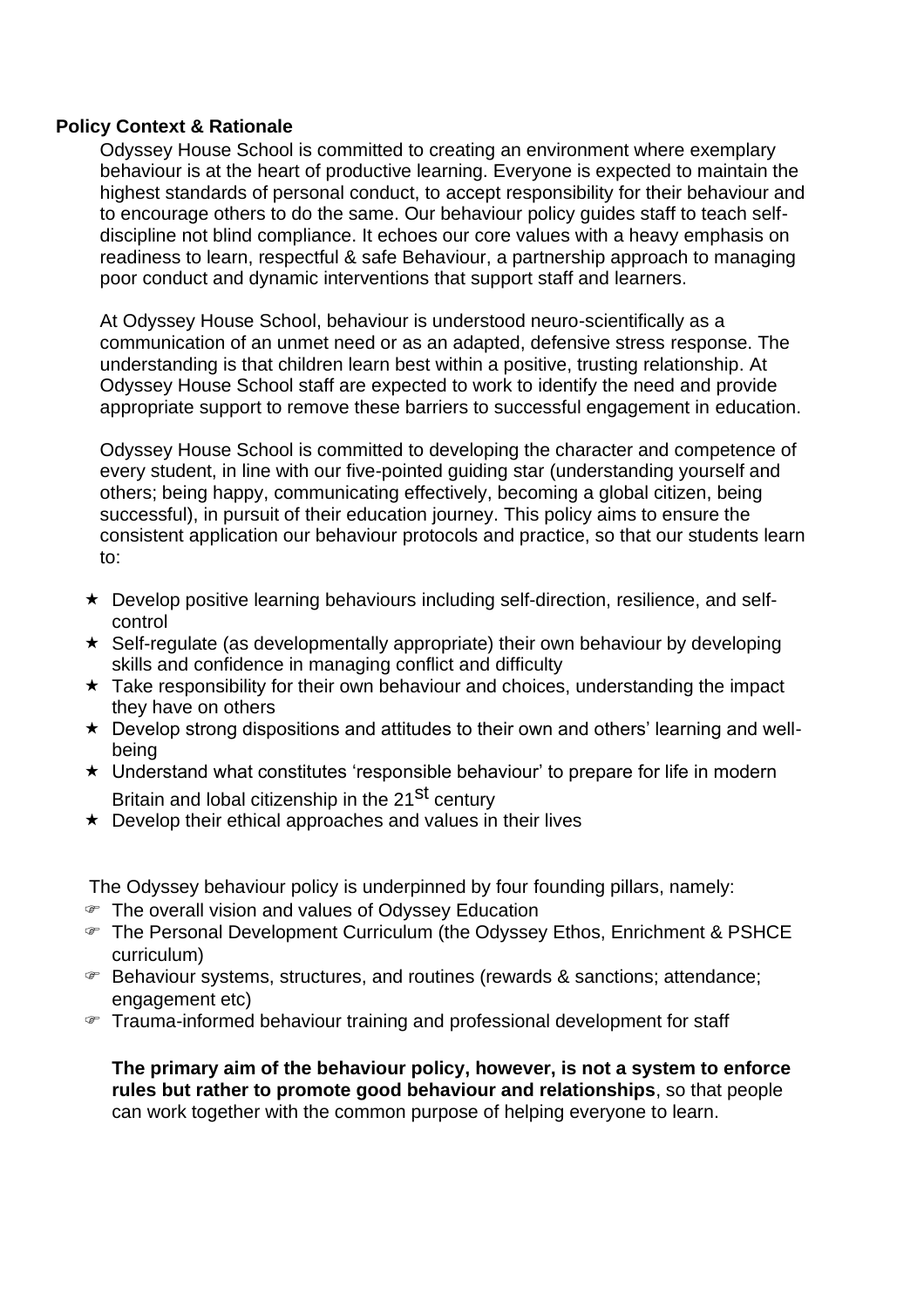# **Diagram 1: The Odyssey Behaviour Approach**

To change a child's experience of education through connection. Nurture and believe in them to help them learn, grow, and achieve transformative life outcomes.



# **Founding Pillar 1. Overall Vision & Values**

At Odyssey Education, we believe that all our staff – our school leaders, teachers, teaching assistants and non-teaching staff must embody, embed the Odyssey mission, vision, and values in all that they do:

- Staff should talk regularly to students about the Odyssey mission and vision and what it means to each student individually
- The Odyssey mission, Values and Vision inform all interactions between staff and students
- Odyssey mission, vision and values inform our decisions around behaviour,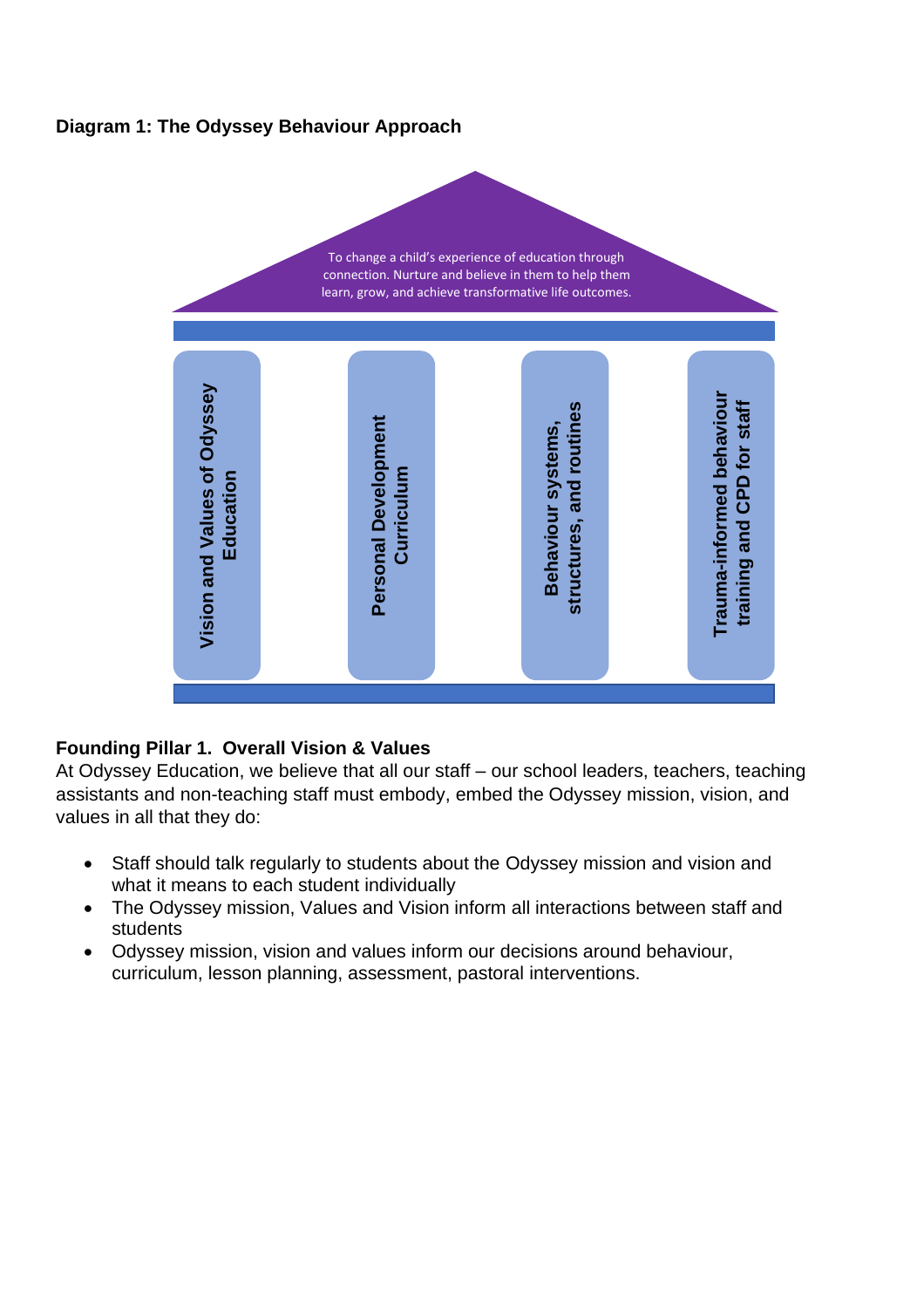#### **Our Mission**

To change a child's experience of education through connection, nurture and belief to help them learn, grow and achieve transformative life outcomes

#### **Our Vision**

- With an **innovative person-centred approach**, **collaborative nature,** and **exceptional team**, we will become the go to school for pupils who need a small, nurturing education
- \* Through our evidence-based methods and exceptional levels of care and collaboration, we are known for making a significant difference to the futures of our pupils
- Pupils will relish their experience of education at Odyssey Education services rebuild happy childhood memories

#### **Our Values**

# **Excellence** We don't settle for anything less than excellence in every part of our organisation and we have the self-honesty to admit when we are wrong and the courage to change. **Child-Centric** The needs of children and young people are at the very centre of what we do. They shape our services and guide our approach at every step. **Ownership**

We take ownership and see things through. From leadership teams to frontline services we all stand up to be counted. We are committed to making a difference to the present and future of our pupils and their families.

**Agility**

Every young person and situation is different. We draw on our array of expertise and services to adapt as needed, moving quickly with purpose.

# **Innovation**

We think outside the box and challenge ourselves to think differently. We take pride in our professional curiosity and continually seek out better ways to work, adopting proven approaches to lead the way.

# **Nurturing**

We make an effort to build trusting and safe relationships with our children & young people. We look after & support each other in order to provide the highest quality of education, support and opportunity to our pupils.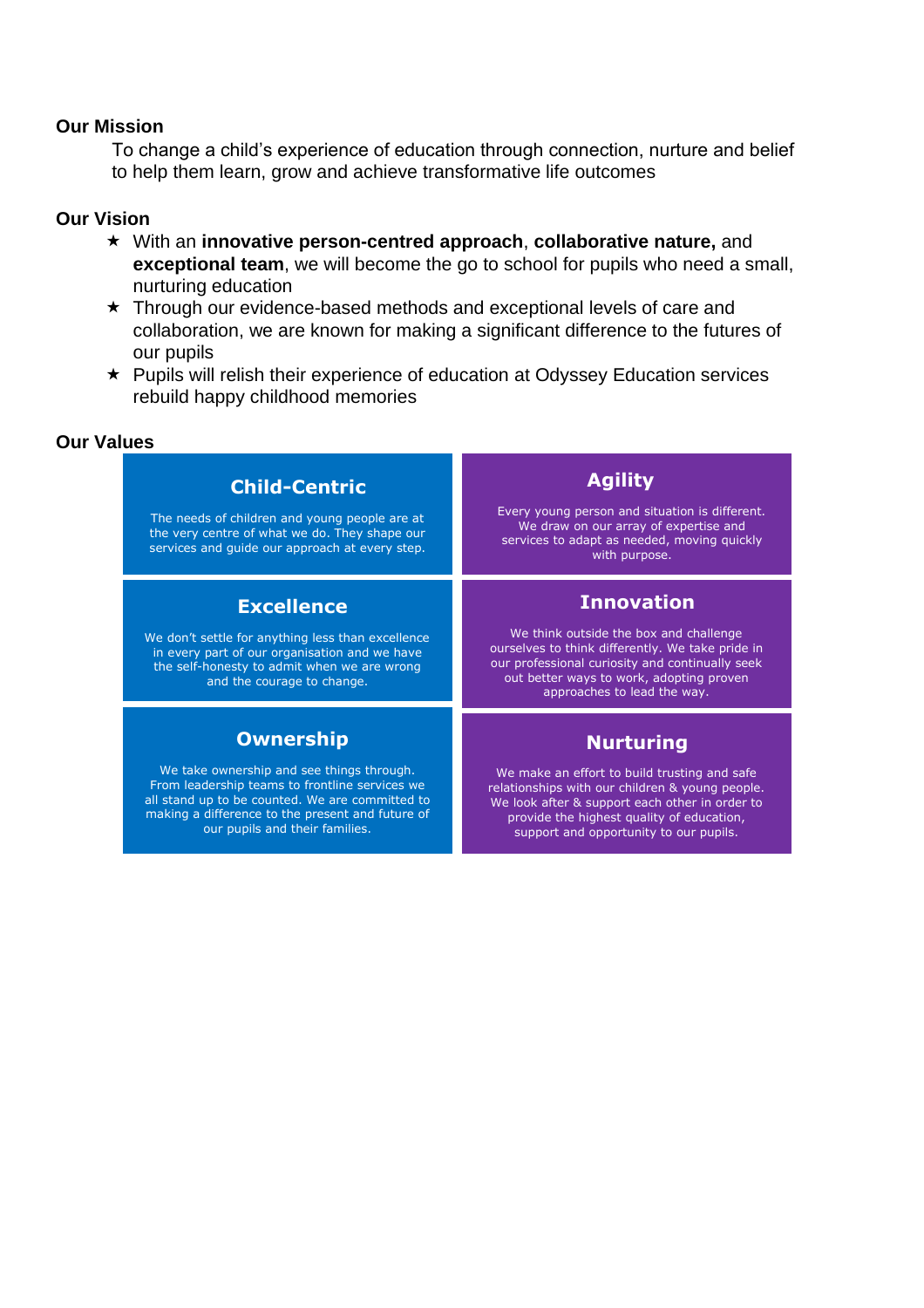At Odyssey House School, we want our young learners to:

- Be happy
- Be kind and show compassion
- Be polite, respectful, and honest
- Believe in themselves
- Be able to understand themselves better and manage their feelings and emotions
- Be able to understand how to keep themselves safe and healthy
- Be independent and know when to ask for help
- Be confident and resilient
- Be successful and achieve their personal best
- Build trusting and safe relationships and have friends
- Enjoy their learning and have fun
- Celebrate diversity

We do this by supporting our children and families to develop skills and modelling behaviour to make this possible. We achieve this through focussing on the **7 Odyssey habits** that we focus on as part of our Guiding Star approach:

- **Respectful**
- **Joyful**
- **Honesty**
- **Hopeful**
- $\star$  Kind
- **Curious**
- **★ Self-compassion**

and our **school rights**

- **★ Right to be Safe**
- **★ Right to Respect**
- **★ Right to Learn**

We know that:

- All behaviour is a form of communication
- No new learning can take place if children are hyper aroused or hyper inhibited
- We need to support children to understand emotions and different ways to express them
- Outdoor opportunities decrease levels of the stress hormone 'cortisol' and access to the outdoors improves short term memory, concentration, and cognitive skills
- Having a focus on positive behaviour supports children's confidence and self esteem
- Relationships, a sense of belonging and consistency are key
- The knowledge that a focus on the positives is more effective than relying on sanctions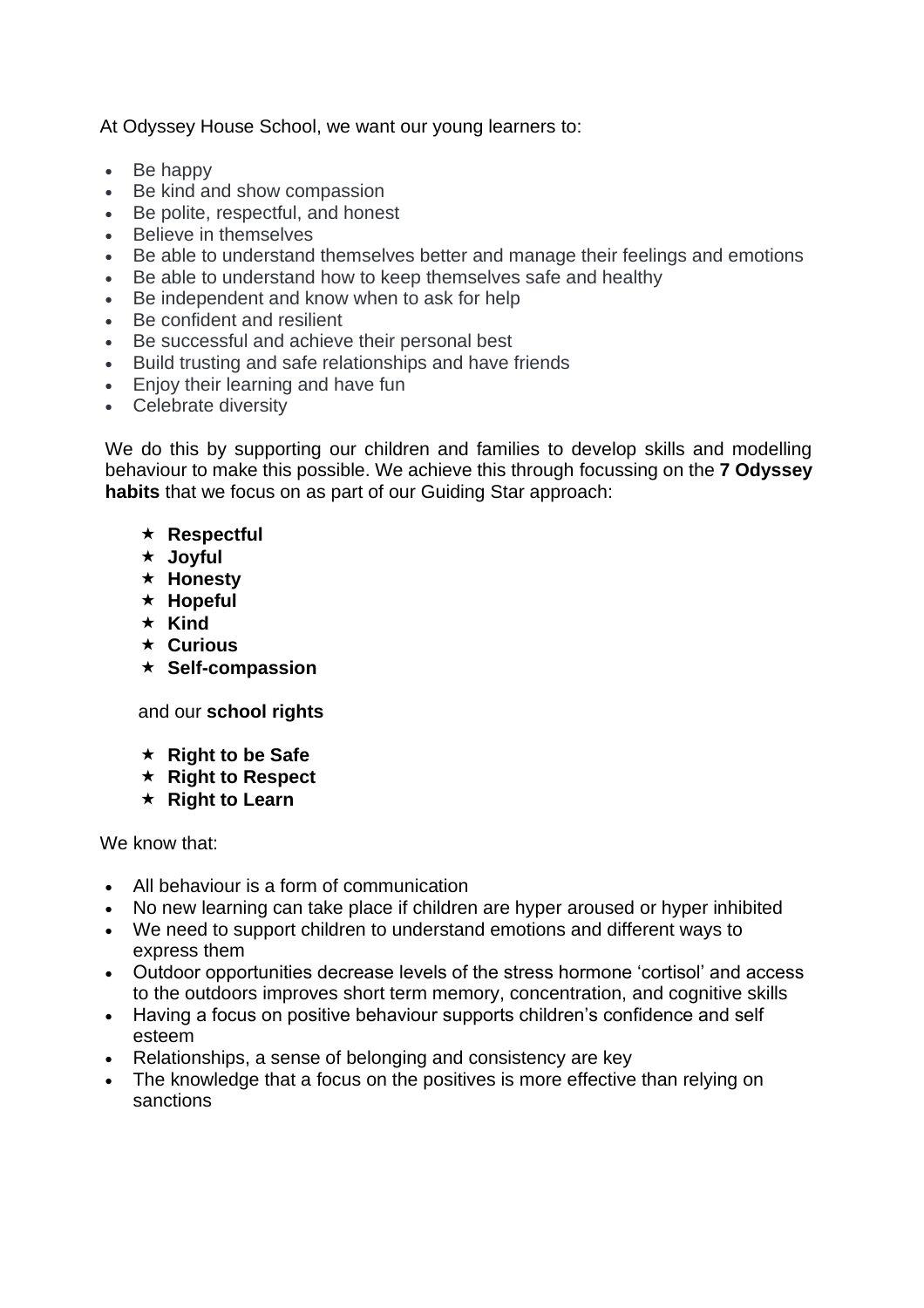We need to:

- Have high expectations teach children specific social skills and emotional regulation strategies
- Model the behaviour we expect from children. All adults should create a safe, nurturing, and respectful learning environment by setting clear and consistent structures/boundaries and respond to children with calm certainty
- Support children to understand emotions and provide the necessary tools for them to be able to express and deal with them in socially acceptable ways

# **Founding Pillar 2. Personal Development Curriculum**

Supporting pupils' personal development, including the promotion of British values and their spiritual, moral, social, and cultural development underpins learning across the curriculum. Spiritual, moral, social, and cultural development and education is a key part of the core, extended and enrichment curriculum of the school. Odyssey House School strongly promotes pupils' personal learning and thinking skills with the aim of pupils becoming successful learners, confident individuals, and responsible citizens of the future.

Where pupils have had difficult experiences in their previous school, this can result in anxiety, a barrier towards school or the pupil falling behind in their learning. Pupils might have an Education and Health Care Plan outlining the specific support required for their needs. Conversely, pupils may struggle with relationships or anxiety in school because they find learning easier than their peers, which can be resented.

Odyssey House School aims to address all such issues through its small classes, supportive and needs-led provision of interventions, careful planning, and flexibility. We emphasise mindfulness, well-being, and resilience in everyone. We do not fit the pupils to our curriculum and provision; we tailor our curriculum and provision to fit the pupils. At times, this will require a flexible approach to the timetable, for example, for those pupils who might previously have refused to attend school.

Every opportunity is taken for students to: be reflective about their own beliefs and others', develop a moral purpose, use, and develop a range of social skills and understand and respect a full range of cultural influences.

Some of the many ways we promote pupils' spiritual, moral, social, and cultural development include:

➢ Having a diverse and constantly developing Enrichment Curriculum designed to provide students with non-curricular education inside and outside of the classroom. For our KS 3, 4 & 5 pupils we will work closely with external professionals to assist students in making the right next steps in terms of higher education and/or career choices. We are building partnerships with a diverse range of sectors such as financial institutions, estate agents, restaurants, architects and surveyors and care businesses each with a view towards providing students with the greatest chance of having a 'taster day' of what a day in the life of a banker, estate agent, chef etc looks like.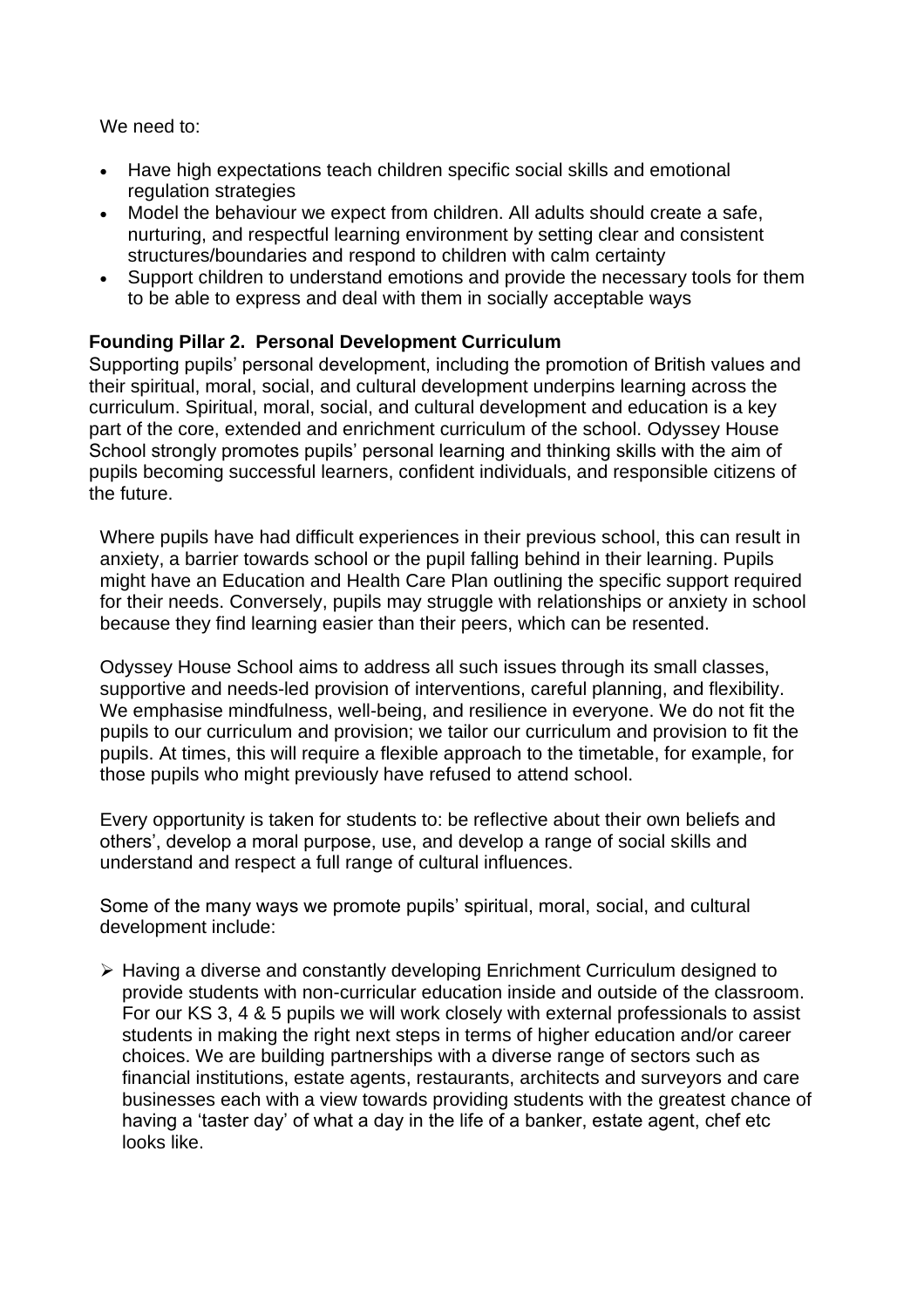- $\triangleright$  As part of our enrichment programmes, we offer a range of life skills such as cookery while students are also encouraged to express themselves creatively through art, music, and drama programmes. Having weekly timetabled PSHE lessons for Year 7 to Year 11 which includes a broad curriculum with lessons including: sex and relationship education, drug education, mental health education, learning about the safe use of social media, the problem of knife crime, gang prevention education and citizenship education.
- ➢ We adopt a cross-curricular approach to teaching the importance of physical activity and diet for a healthy lifestyle, which we include in PE and food technology.
- ➢ Offering opportunities for student leadership including student council membership and contributions.
- ➢ We provide a consistent focus and understanding of our school values, and we use those values to encourage our pupils throughout the school day.
- ➢ We encourage a sense of community with family style dining at breakfast, afterschool breaks, and lunchtimes.

The overriding objective is for young people to leave Odyssey House School with a high level of self-esteem, confidence in their ability to learn and develop further and to be able to engage positively and productively in their next educational setting or in employment.

(For more information on the personal development curriculum, please refer to the school's Curriculum policy)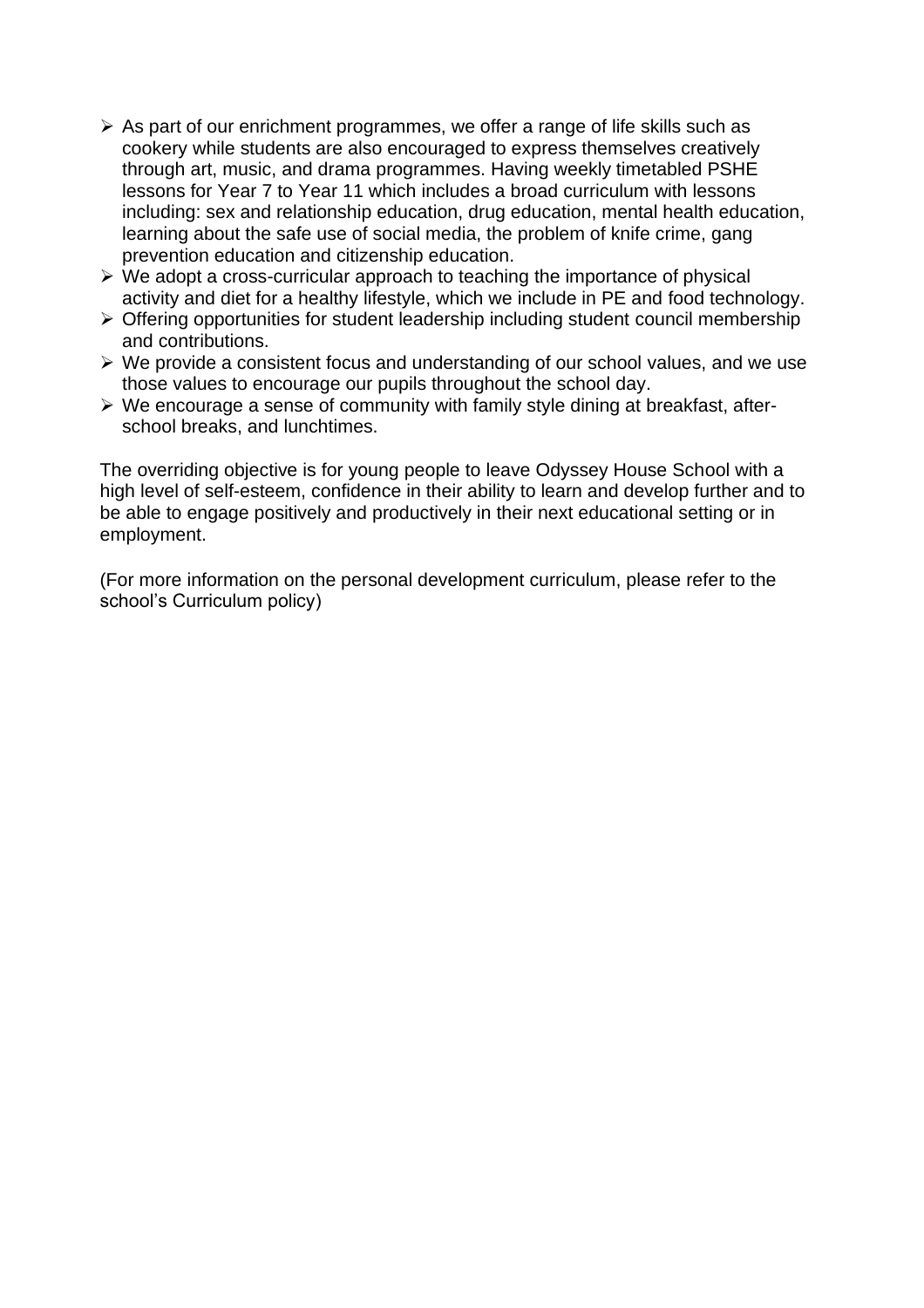# **Founding Pillar 3. Behaviour Systems, Structures and Routines The Odyssey Way**

At Odyssey, all our approach to education and pupil support is based with the following goals:

- To provide our pupils with the *highest standard of education and nurturing support* to make their education journey at Odyssey a success
- To put our pupils at the heart of everything and *to put them first*, listening to their needs as individuals and shaping our services around them
- To *work in collaboration* with parents / carers and multi-agency professionals to help make the best decisions for our pupils



#### **The 'Odyssey Way' is based on:**

- $\star$  Positive relationships and interactions
- $\star$  Highest quality environmental understanding and learning opportunities
- $\star$  Understanding the learning journey through constant analysis
- $\star$  Reinforcing positive behaviours and choices
- $\star$  Consistently building self-confidence and resilience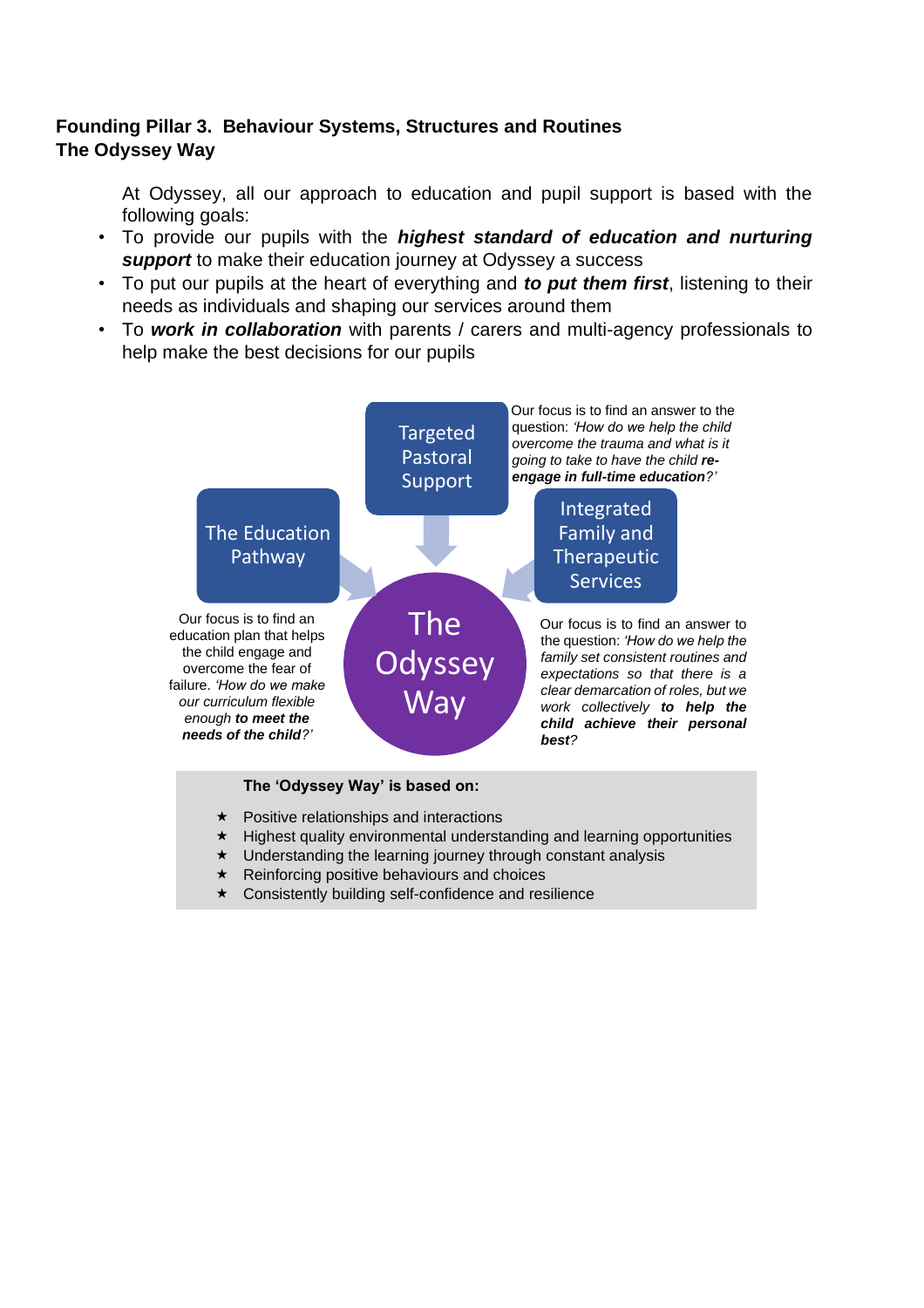#### **Whole school approach**

The following expectations should be developed and modelled by all staff:

- $\star$  To be an exemplary role model for children and colleagues
- $\star$  To respect all children and treat them fairly by the implementation of consistent rules and sanctions
- $\star$  To be calm and give 'take up time'. To prevent further escalation
- $\star$  To provide a challenging and inclusive curriculum

 $\star$  To create a safe, stimulating, and engaging environment that supports children's learning

 $\star$  Follow up every time, retain ownership and engage in reflective dialogue with **learners** 

 $\star$  Never ignore or walk past learners who are behaving inappropriately.

Remember-Fair isn't everyone getting the same thing.

Fair is ……….

Everyone getting what they need to be successful.

# **Expectations of pupils**

The following pupil expectations should be **developed** by children in the school.

- To work to the best of their ability and allow others to do the same.
- To treat adults and children with respect and to be take control of their behaviour.
- To follow the instructions of all adults who work in the school, with thought and care, to be safe.
- To take care of and respect property within the school environment and community.

# **Expectations of parents/carers**

Parents / carers are asked to support the school's behaviour policy.

- To ensure children are aware of appropriate behaviour in all situations and to be aware of the school rules and expectations.
- To encourage independence and self-discipline, to show an interest in all that their child does in the school
- Ensuring that their children attend school in good health, punctually and regularly
- To enjoy good relationships with the school and to support the school in the implementation of this policy.

# **A Positive Approach**

We believe good behaviour management arises from good relationships and high expectations of conduct behaviour.

We believe that self-esteem affects all thinking, Learning and behaviour. It impacts on the learners performance both academically and socially.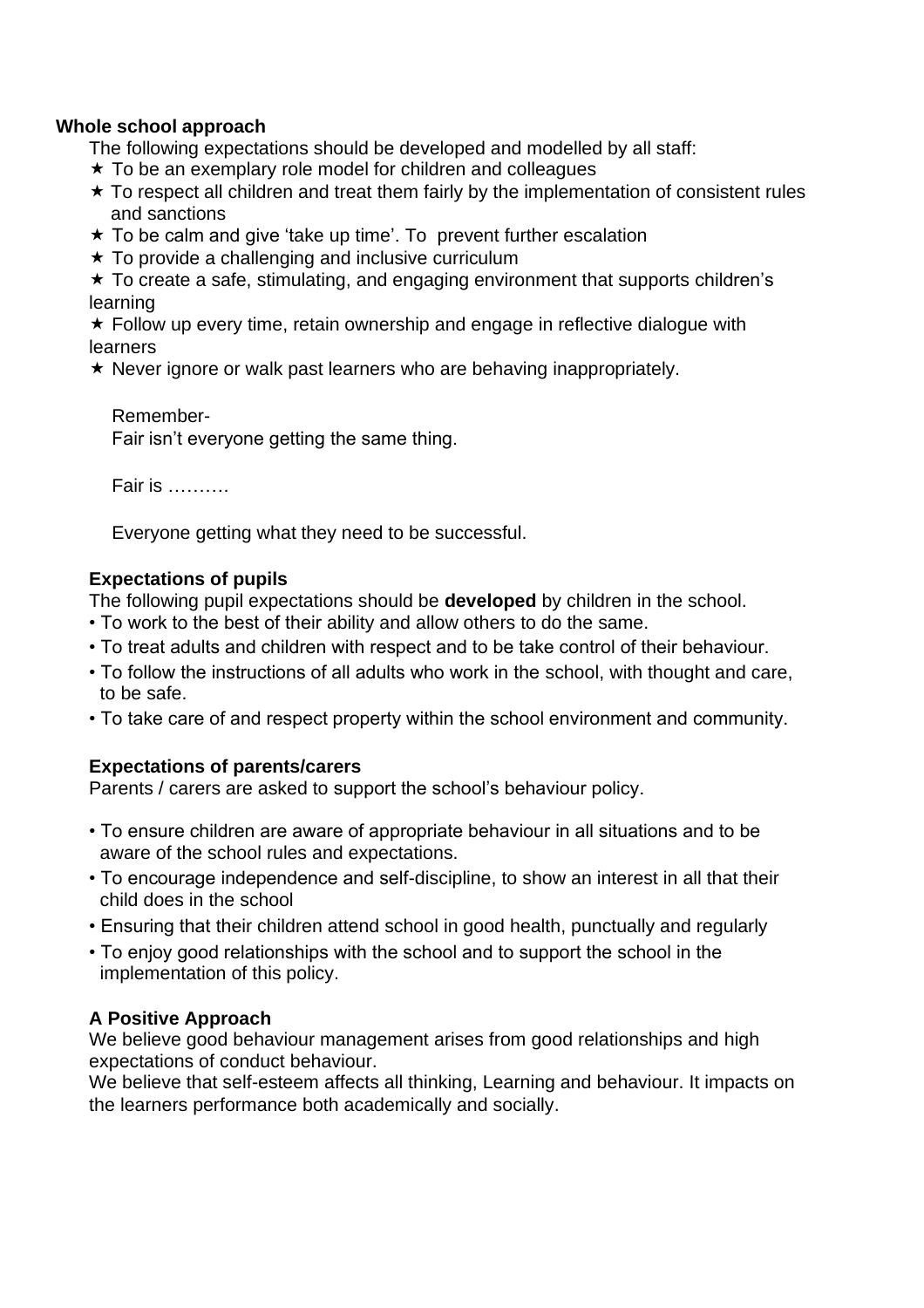Therefore, we strive to provide positive everyday experiences so that our pupils are more likely to reach their full potential.

Along with promoting behaviour focused on the 7 Odyssey habits and school rights every member of the school community should apply the following principles:

- **If you don't acknowledge and act on inappropriate behaviour immediately you are condoning it;**
- **You are responsible for your own your behaviour.**

#### **Key relational skills**

There are some key skills that contribute positively to the development of a significant relationship and to the development of a healthy sense of self. These are known as the key relational skills. They are drawn from the teachings and findings of some leading commentators or emotional, psychological and child development (Sunderland, 2003,2006, 2007)

These skills are:

- **Affect atonement:** the ability to hear, see, sense, interpret and respond to someone, both verbally and non-verbally.
- **Empathy**; Validation and Mental State Talk: The recognition and acceptance of another person's thoughts, feelings, sensations and behaviours.
- **Containment**: structure, order and predictability.
- **Consistency:** boundaries applied in a supportive, matter of fact, non- punitive way.
- **Calming and soothing:** the adult will support the child to regulate themselves.
- At the point where a child is fully regulated, there will be some reflection and analysis of their behaviour. E.g.: It is okay to feel cross, but it is not okay to ….'; 'what can we do next time?' I've noticed that you are having some difficult thoughts…. And that's ok…. because we can….

#### **Promoting behaviour for learning**

We want students to be motivated by the intrinsic value of doing the right thing and achieving because of this; however, we also reward students for developing good learning habits. The reward structure is set out in the *Promoting and Rewarding Odyssey Habits and Rights Policy.* Staff will reward students based on their effort, punctuality, attendance, effort, progress, and achievement within lessons as well as their behaviour around school, the progress they make with the development of their 7 Odyssey habits and adherence to our School Rights along with their contribution to the wider school community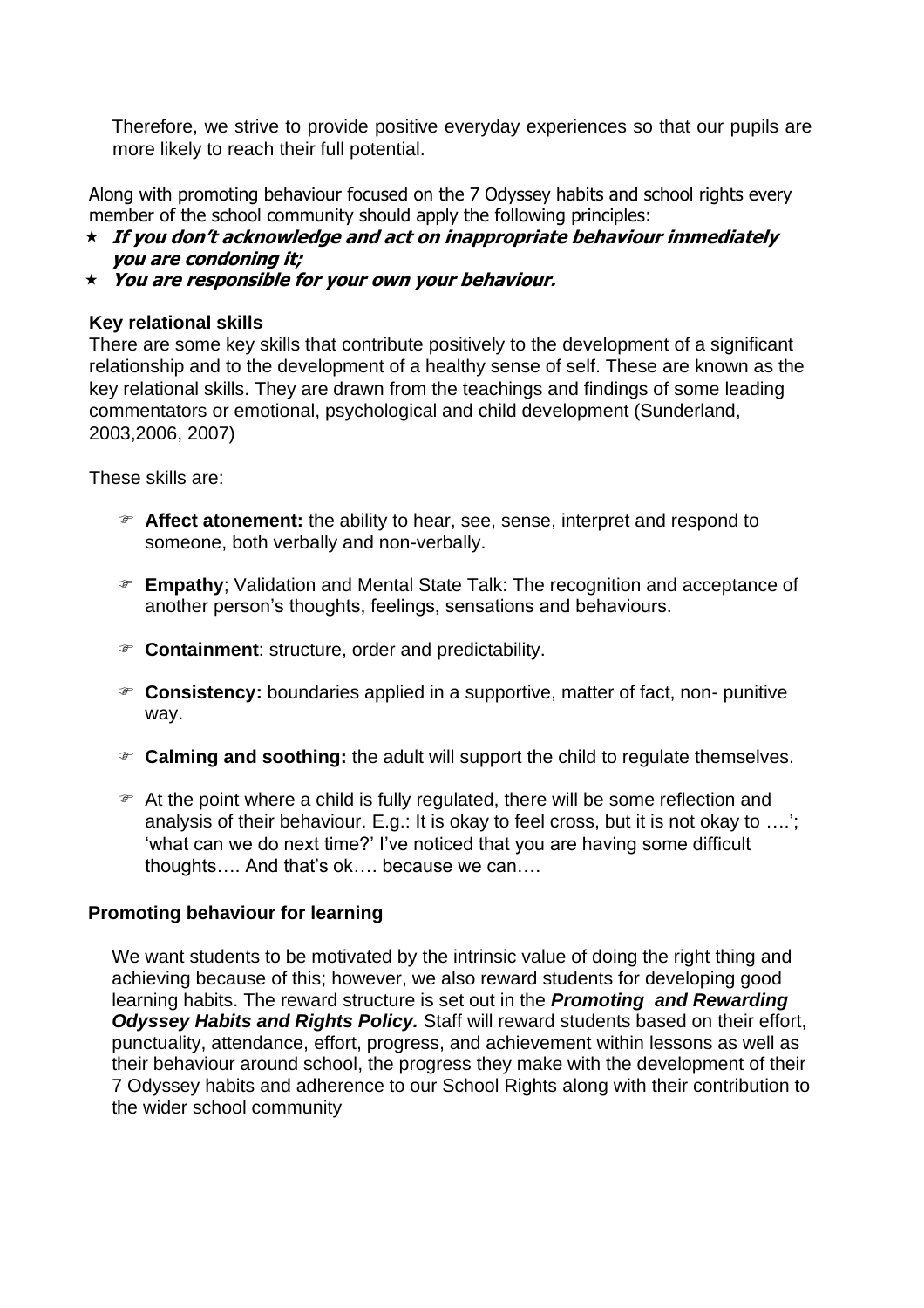# **Attendance and Engagement**

We believe that:

- Our pupils have the right to the best possible education
- For students to access the best possible education, a high level of attendance and engagement is essential
- Students' ability to stay and feel safe, enjoy, and achieve and to make a positive contribution may be jeopardised by poor attendance
- Every moment of our extended day is a valuable learning opportunity

We also recognise that:

- Our pupils may have had poor learning experiences in the past and that may impact their attendance and engagement
- Some of our pupils may have additional needs and hence need additional specialist support to attend and engage in lessons
- Every interaction that we have with our pupils is an opportunity for an intervention

Hence, we hold high expectations of our pupils for both attendance and engagement. We provide warm and nurturing support which makes pupils feel settled and it helps create a safe learning environment for all.

Where pupils have struggled with school attendance or engagement or may have been school refusers, we offer a graduated approach whereby the pupil starts with attending the school on an agreed timetable for short periods of time and as they are able to build their resilience and confidence this is gradually increased with the goal for them to attend school on a full-time basis.

We track attendance and engagement and report this as part of our termly reports to parents. Where pupils struggle to attend or there is no valid reason for their nonattendance, we arrange a meeting with parents / carers to discuss the best strategies to help the pupil with a consistent approach from the home and the school around school attendance and engagement.

Parents / carers are expected to inform the school as soon as possible if the pupil is unable to attend or running late. Where pupils have high levels of absence, the school will hold a team around the child meeting with the parent and if the child has an EHCP then other professionals will also be invited to discuss the issues with a view to help support the child back into education.

Odyssey Education services offers a graduated transition programme for pupils who have had long periods of missed education and a specialist education reengagement programme for pupils who are out of education.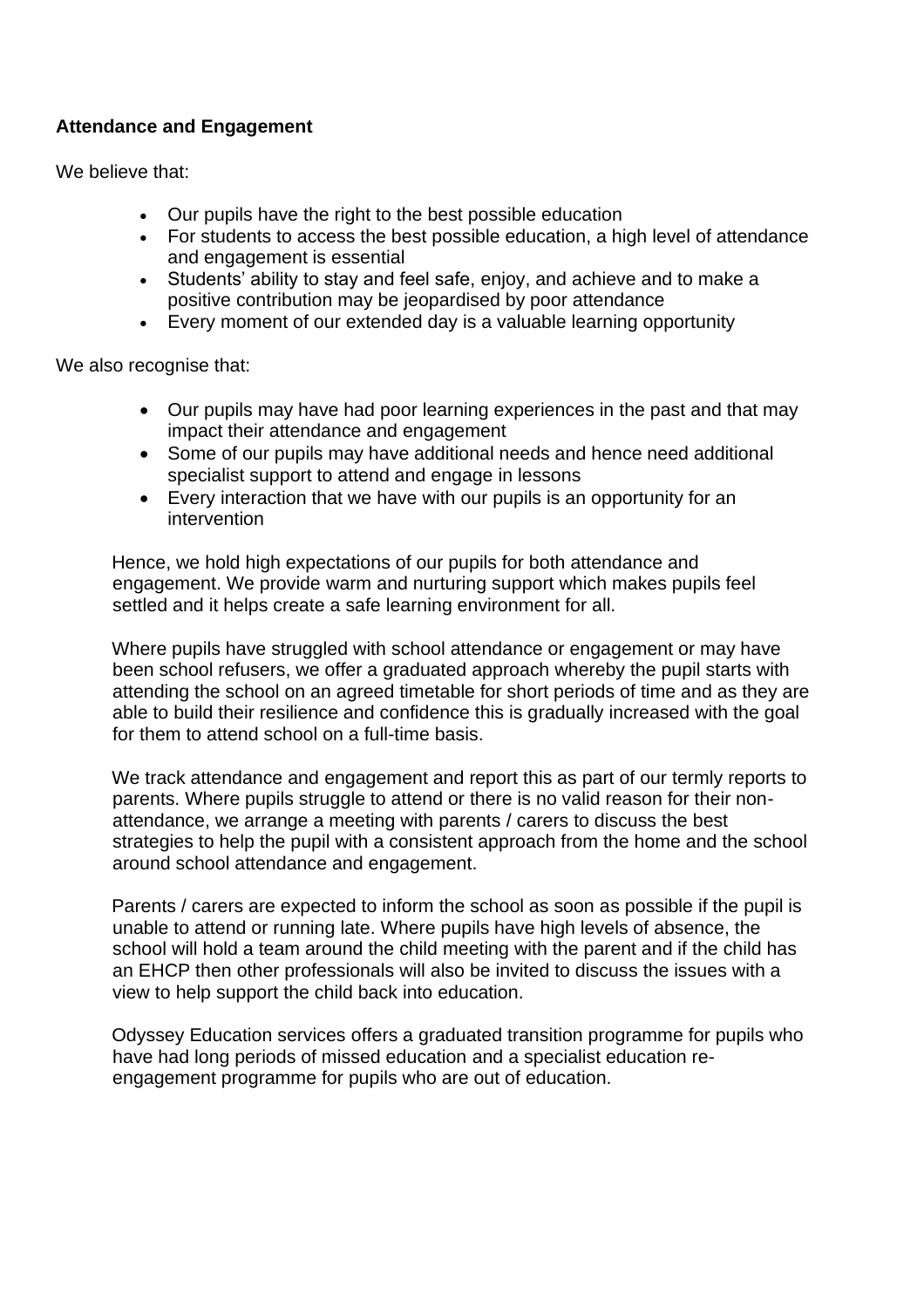# **It's always the little things that matter**

We know that our pupils can achieve great success but also have some inherent needs that become barriers to their success. This sometimes includes some lowlevel behaviour which needs to be addressed in a timely manner so that it doesn't result in bigger issues for them.

| <b>Relationships</b>                   | <b>Environment</b>                               | <b>Distraction or re-direction</b>                                                |
|----------------------------------------|--------------------------------------------------|-----------------------------------------------------------------------------------|
| Get to know each individual child      | Clean up clutter                                 | This might include a change of face or a change                                   |
| Use eye contact, posture (open and     | Lighting & fresh air Use of calm of environment. |                                                                                   |
| relaxed) & personal space              | music                                            | It could include asking the child to do a task that                               |
| Use of individual techniques suited to |                                                  | Positioning – pupil seating, adult will divert their attention to something else. |
| the child's needs                      | peripheral vision                                |                                                                                   |
| <b>Restorative Approach</b>            | <b>Peer Mediation</b>                            | Offering support through a trauma informed                                        |
| This is a process to develop conflict  | Child led peer mediation approach                | lens                                                                              |
| resolution and support children to     | Children volunteer to support                    | Wonder-I wonder if you are  about                                                 |
| self-regulate. A member of staff will  | other children at break time.                    | Imagine - I imagine you are feeling  Notice - I                                   |
| sit with all children involved in an   |                                                  | see how hard it is for you to                                                     |
| incident and facilitate a restorative  | In Peer Mediation, children are                  | Empathy - I am so sorry you feel                                                  |
| ʻchat'.                                | trained to act as mediators in a                 |                                                                                   |
| 5 question process:                    | dispute without help from staff.                 | Protect, relate, regulate, reflect                                                |
| 1. What happened?                      | This empowers children<br>and                    | Protect – remove the child without shame or                                       |
| 2. What were you thinking?             | develops their sense of community                | judgement                                                                         |
| 3. What do you think now?              | and co-operation.                                | Relate – connect before we correct                                                |
| 4. What needs to happen to put this    | The school and classroom become                  | Regulate - calming strategies                                                     |
| right?                                 | more peaceful, allowing<br>more                  | Reflect – make sense of what happened, events,                                    |
| 5. What will you do differently next   | teaching and learning to take place.             | feeling, behaviour                                                                |
| time?                                  |                                                  | Repair – how to put it right                                                      |
| <b>Proximity Praise</b>                | Simple, clear instructions                       | <b>Active Listening</b>                                                           |
| Specifically praise other children     | Use child's name first                           | Listen                                                                            |
| doing the 'right thing'                | Calm tone of voice                               | Empathise (acknowledge child's expressed                                          |
|                                        | Direct language                                  | emotion)                                                                          |
|                                        |                                                  | Ask questions                                                                     |
|                                        |                                                  | Paraphrase                                                                        |
|                                        |                                                  | Summarise actions for moving on                                                   |

We have a menu of strategies to manage and address low level behaviours

#### **Understand the why: looking beyond the behaviour**

There is a growing body of research on the impact childhood adversity has on longterm mental and physical health. To ensure every child develops positive mental health and resilience, our aim is to:

- support children to make sense of their experience(s)
- find ways to manage their emotions and feelings
- create an environment of safety, connection, and compassion always
- build a school network of strong, positive, supportive relationships through training
- ensure children maintain the capacity to learn, despite difficult events that may occur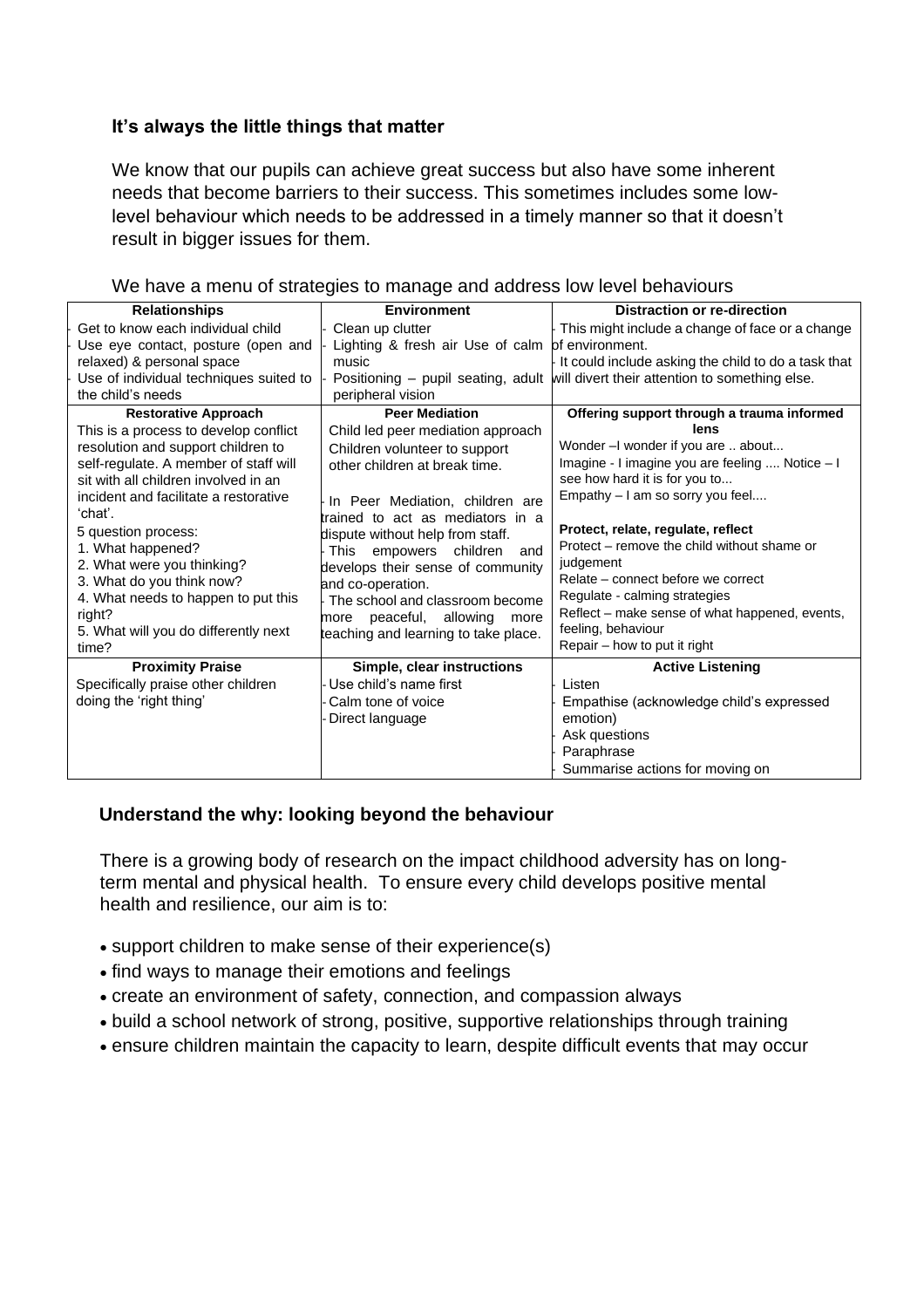Hence our behaviour policy reflects a trauma-informed approach, and our rewards and sanctions are both developmentally and trauma-informed.

We do not operate a 'zero tolerance' or 'one size fits all' approach to distressed behaviour. We have high expectations of behaviour for all, however rigorous support is offered to those having difficulty meeting those expectations.

#### **Positive system of rewards**

- Behaviour can, every child can be successful
- Praising and using a system of rewards are more likely to change behaviour than blaming and demanding
- Using a positive system of rewards will increase pupil self- esteem and thus help them to achieve more
- Celebrating success helps pupils to achieve more and increase self-esteem
- Being aware of each child's needs and their individual circumstances helps us to act in the fairest way
- We consider the safety of other pupils and minimize disruption while helping pupils acquire self-discipline
- Reinforcing good behaviour helps our pupils feel good about themselves

# **Founding Pillar 4. Trauma-informed behaviour training & CPD for staff**

At Odyssey, we believe all staff need the appropriate training, support, and guidance in managing behaviour effectively. We ensure that this training allows consistency, clarity, and fairness for our students. We have a clear set of guidance available for staff to support us with this consistency. We prioritise training and development for all staff. Whole school training is planned based on development areas identified from the school self-evaluation. Individual staff development is planned through both appraisals and supervision. Training and development include a range of strategies including coaching, reflection, good practice visits/shadowing and attendance at training courses. All staff on induction complete the adverse childhood experience training which gives them a thorough understanding of the things that can impact on children's behaviour.

Our whole staff training is carefully planned to ensure that all areas of our behavioural support system are covered but also uses 'live data' from our leadership team's dropin in lessons to plan CPD for the areas of greatest need.

An example of the programme of trauma-informed training that our staff will engage with:

Session 1: The Neuro sequential model: https://www.youtube.com/watch?v=\_3is\_3XHKKs Session 2: How stress effects the Brain: https://www.youtube.com/watch?v=COMwI2akgqM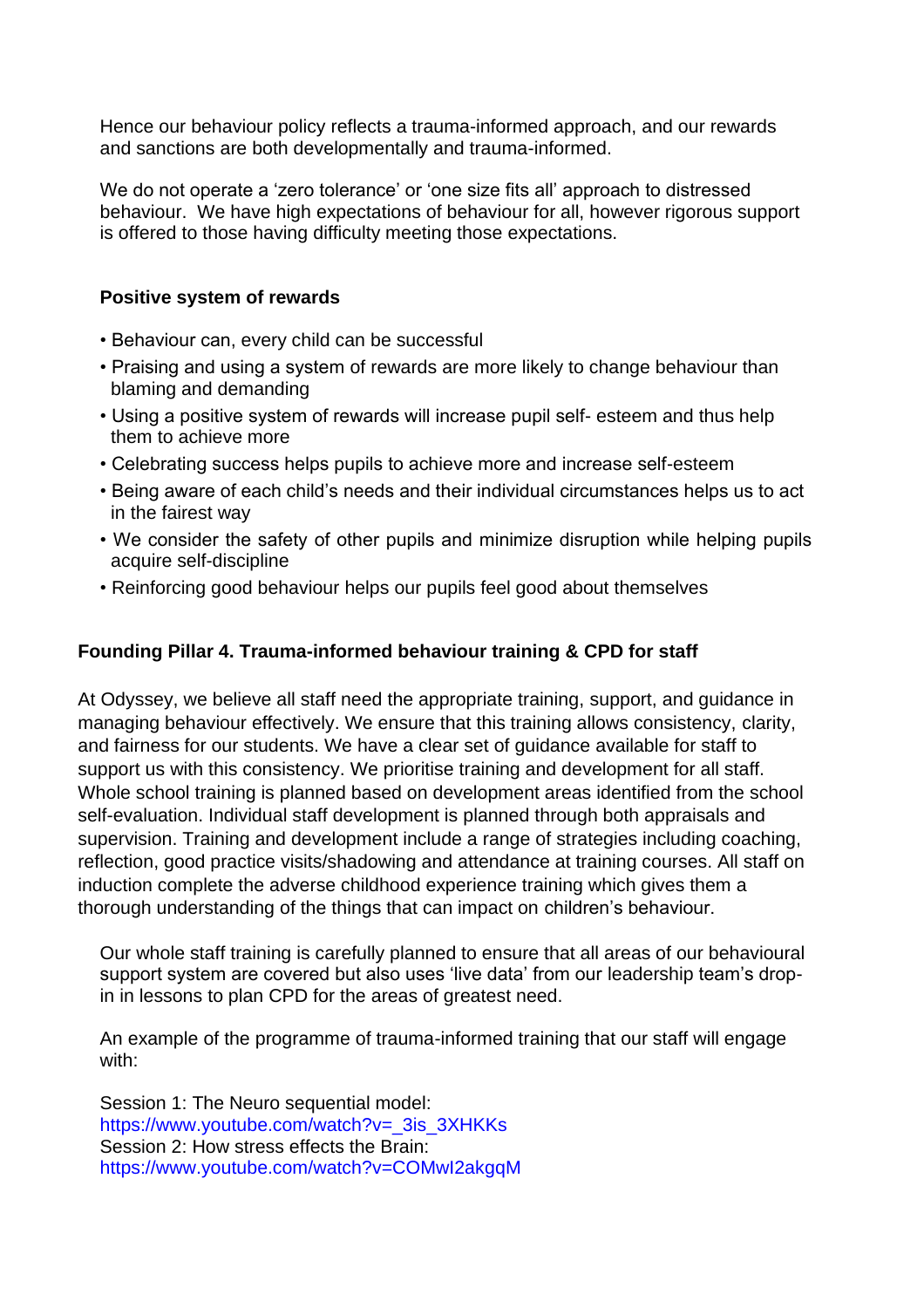Session 3: The power of connection:

https://www.youtube.com/watch?v=oElS6AGwuxU Session 4: Regulating yourself and your classroom https://www.youtube.com/watch?v=nqW2Xv16bWw

An example of the programme of Pastoral Professional Practice that our staff will engage with:

- Active listening routines
- Holding a parental phone call
- Positively framed conversations
- Entry to lessons- making the most positive start
- Having a whole class reset
- Reflect, Rethink, Readjust session with a pupil

#### **Consequences & Escalation**

#### **The language of choice**

Encourage pupils to become responsible for their behaviour by using the language of choice. There are two types of consequence. "Natural consequences" and "imposed consequences" the aim of the learning conversation is to build self-awareness. By doing this pupil can understand and learn that they have a choice of actions and the choices they make will result in consequences. Positive choices have positive consequences and poor choices have poor consequences. This doesn't apply just to the rules of the school but to life in general. Helping pupils towards genuine empowerment and understanding the impact of making choices in life is probably the single greatest gift we can give them.

The following behaviour escalation scale of consequences will be adhered to manage poor behaviour choices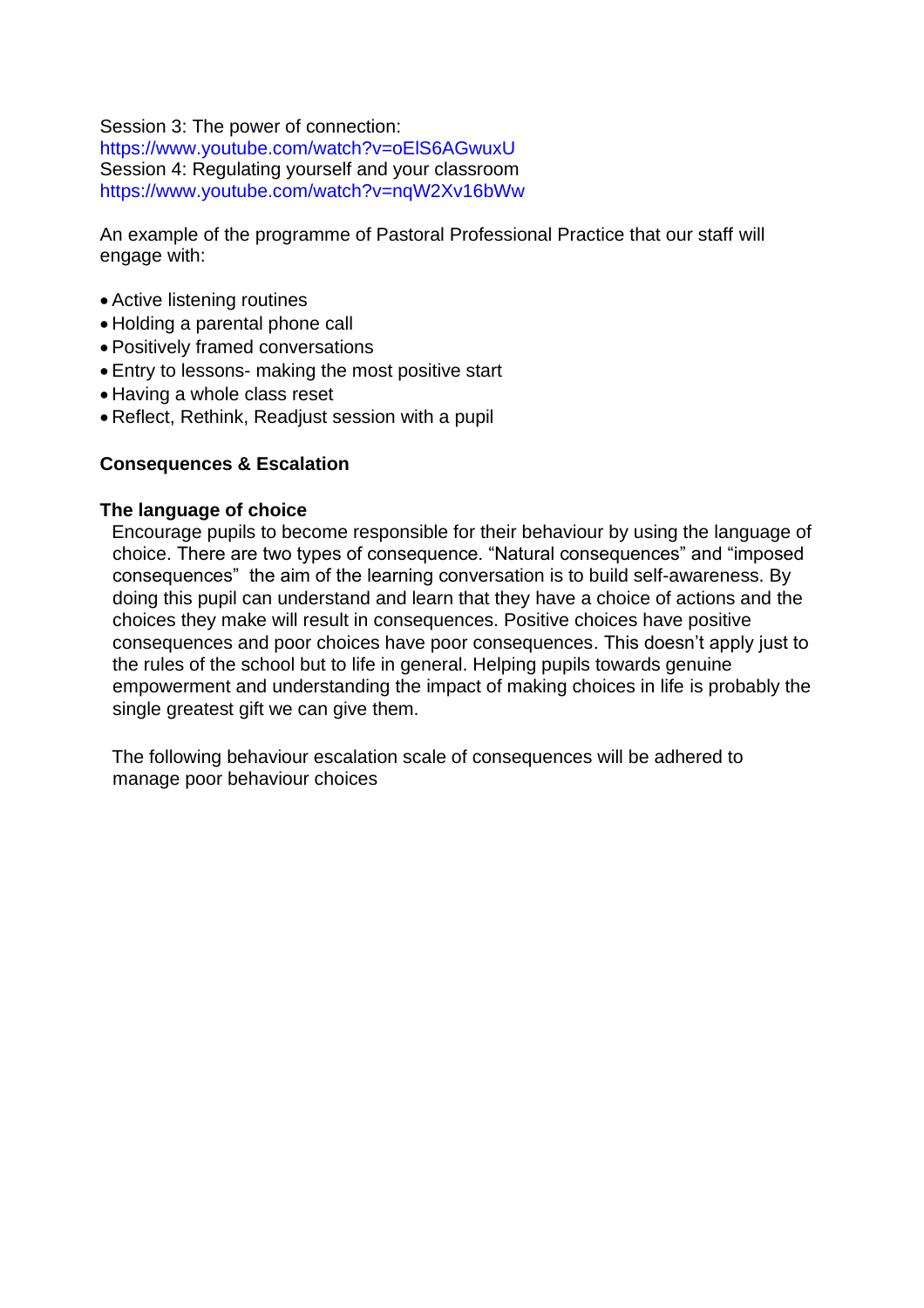| <b>Behaviour</b>                                   | Level         | Consequence                                                                                         |
|----------------------------------------------------|---------------|-----------------------------------------------------------------------------------------------------|
| • Disrupting learning                              | LOW           | 'Park it' the Behaviour (Class Teacher)                                                             |
| • Leaving the classroom                            |               | De-escalation 'common language'                                                                     |
| • Not following instructions or reasonable         |               | Pay it forward reflection with staff member                                                         |
| requests                                           |               | Record behaviour on tracker                                                                         |
| • Refusal to complete work                         |               | Communication with home at end of day                                                               |
| · Disrespectful behaviour                          |               | Restorative conversation with staff member involved                                                 |
|                                                    |               | Put right                                                                                           |
|                                                    |               | If a pattern of Behaviour is recognised then:                                                       |
|                                                    |               | <b>Parental meeting</b>                                                                             |
|                                                    |               | Reward chart & intervention plan; engagement tracker; mutually agreed targets. That are time based. |
|                                                    |               | Introduce support plan                                                                              |
| · Risky behaviour                                  | <b>MEDIUM</b> | De-escalation 'common language'                                                                     |
| • Fighting and name calling                        |               | Pay it forward reflection with staff member                                                         |
| • Drop in attendance                               |               | Record behaviour on tracker                                                                         |
| • Repeated refusal to follow staff instructions or |               | Communication with home at end of day                                                               |
| complete work                                      |               | Restorative conversation with SLT member                                                            |
|                                                    |               | If a pattern of Behaviour is recognised then:                                                       |
|                                                    |               | Parental meeting next day                                                                           |
|                                                    |               | Reward chart & intervention plan; engagement tracker; mutually agreed targets. That are time based. |
|                                                    |               | review support plan                                                                                 |
| • Acting in manner that is out of the Care and     | <b>HIGH</b>   | De-escalation 'common language'                                                                     |
| control of Odyssey education                       |               | Record behaviour on tracker                                                                         |
| . Physical assault or behaviour that caused        |               | Communication with home immediately                                                                 |
| injury to self or other                            |               | Restorative conversation with Headteacher                                                           |
| • Persistent absence                               |               | review support plan and individual risk assessment                                                  |
| • Persistent disruption to learning                |               | Recorded parent meeting                                                                             |
| · Bullying behaviour                               |               | Recorded meeting with other professionals for Student                                               |
| · Discriminatory behaviour                         |               | If the incident is extremely serious or a pattern of behaviour is recognised then:                  |
| • Sexualised behaviour or language                 |               | Review education offering and consider transition or IN2School options                              |
|                                                    |               | Review Support plan reintegration                                                                   |
|                                                    |               | Next steps in education                                                                             |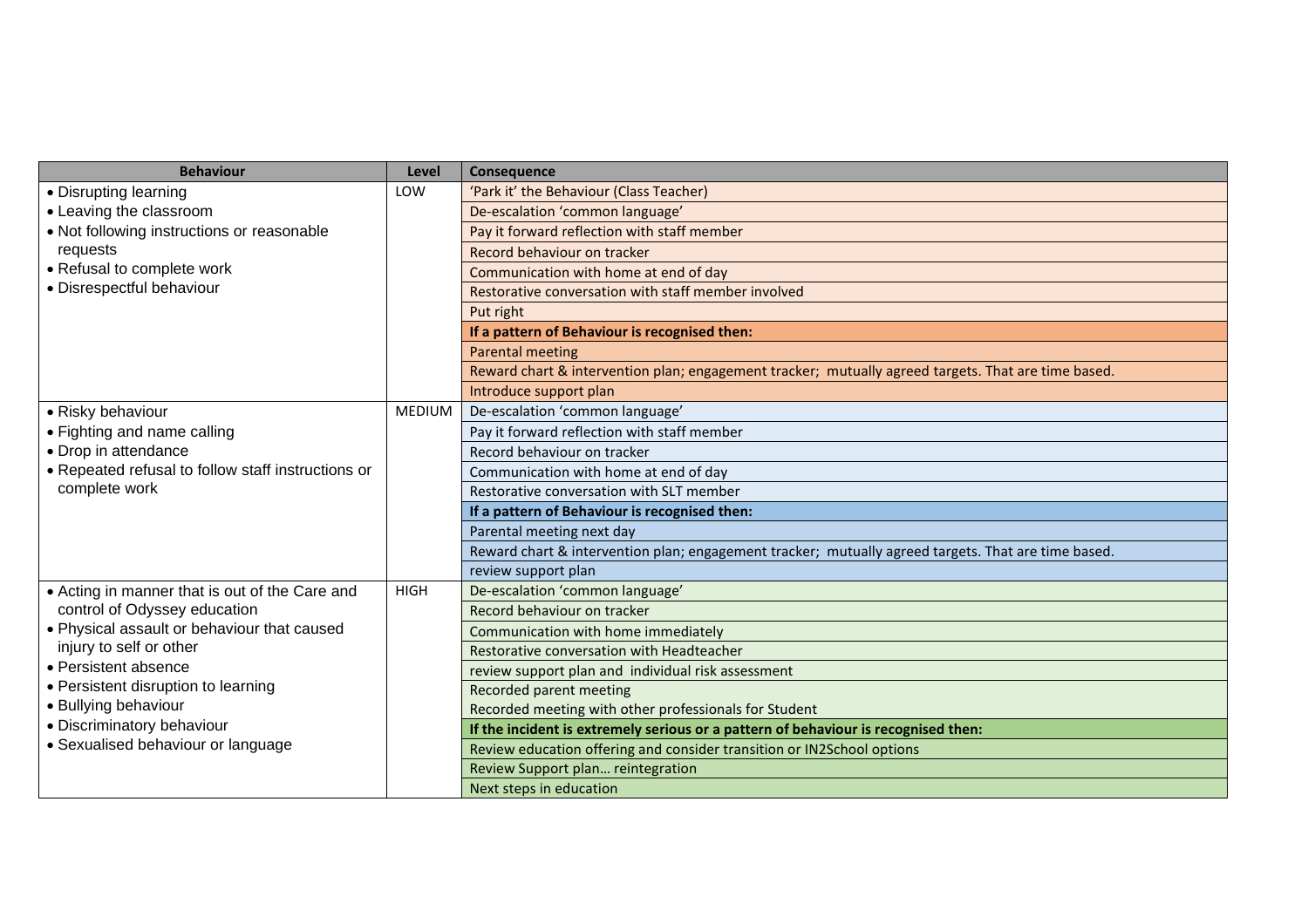#### **Dealing with serious incidents**

We have the right to take measures to keep pupils and staff safe.

These measures include:

- The legal right to confiscate inappropriate items from pupils such as sharp implements
- Statutory powers to manage the behaviour of pupils and apply consequences who behave in a way that bring the school into disrepute on the way to and from the school.
- The Head of Education has the power to search pupils if they suspect one of them is carrying a knife other offensive weapons or illicit or legal substances.
- A legal duty to make provision to tackle all forms of bullying.

#### **Any form of serious assault on pupils or staff will not be tolerated under any circumstances.**

#### **Searching students**

The school acknowledges its duties and responsibilities under the Education Acts, of 1996 and 2011, Education and Inspections Act, 2006 and Health and Safety at Work 1974, in respect of screening and searching students. As a result, the school's SLT may search students' clothing, bags without consent for any banned item we believe is in their possession. This process will be governed by internal procedures and will only be undertaken by designated staff. The SLT member including the Head of Education needs written permission from the Chief Operating Officer (COO),School Director or CEO prior to conducting any searches on pupils.

#### **Recording and follow-up on Bullying / Discriminatory incidents**

| <b>Category 1</b>                                                                                                                                                                                                                                     | <b>Category 2</b>                                                                                                                                                            | <b>Category 3</b>                                                                                                                    |
|-------------------------------------------------------------------------------------------------------------------------------------------------------------------------------------------------------------------------------------------------------|------------------------------------------------------------------------------------------------------------------------------------------------------------------------------|--------------------------------------------------------------------------------------------------------------------------------------|
| Record on behaviour log                                                                                                                                                                                                                               | Record on behaviour log<br>Record on incident log                                                                                                                            | Record on behaviour log<br>Record and follow-up on incident form<br>Record and follow-up on bullying log (for<br>bullying incidents) |
| Discuss with DSL<br>In house intervention<br>required – focused on<br>behaviour change                                                                                                                                                                | Discuss with DSL<br>In house intervention required<br>Refer for multiagency support                                                                                          | Discuss with DSL<br>In house support required Refer for<br>specialist support and / or multi-agency<br>input                         |
| Including but not limited to:<br>Verbal abuse<br>Abusive messages including<br>online Harassment Bullying<br>or intimidation<br>Threats of violence<br>Displaying or circulating<br>discriminatory literacy or<br>posters<br>Graffiti (hate messages) | Including but not limited to:<br>Three or more category 1<br>incidents<br>Assaults<br>Destroying property<br>Harassment<br>Sexual Harassment<br>Enduring or recurring online | Including but not limited to:<br>Sexual assault<br>Grievous bodily harm<br>Incidents that occur only in the<br>community             |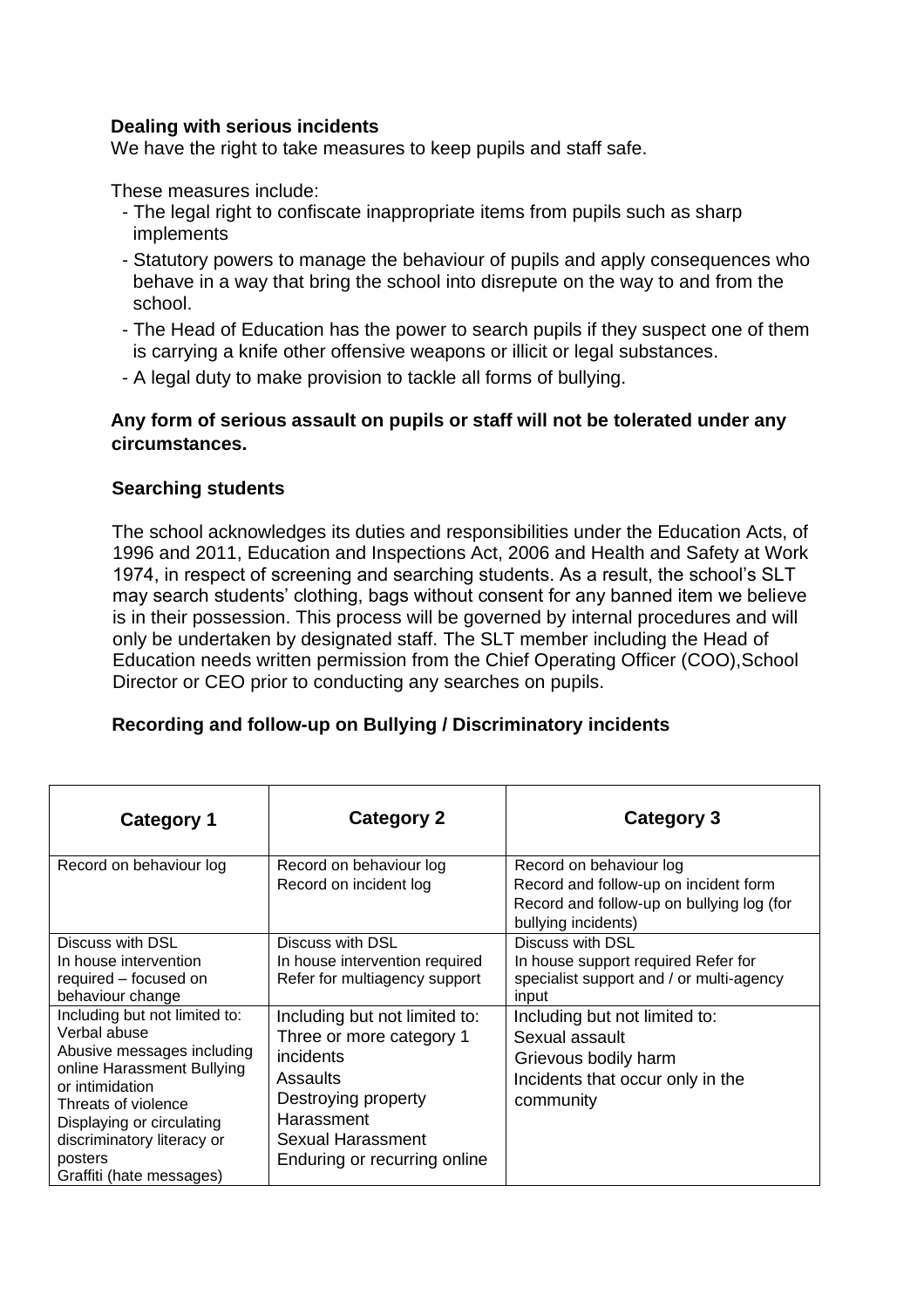| Damage to property<br>Harmful sexual behaviour | abuse Theft<br>Inciting group harassment |  |
|------------------------------------------------|------------------------------------------|--|
|------------------------------------------------|------------------------------------------|--|

# **Recording and follow-up on sexualised behaviour**

| <b>Category 1</b>                                                                                                                                                                                                                  | <b>Category 2</b>                                                                                                                                                                                                                                                                                                                                                                                       | <b>Category 3</b>                                                                                                                 |
|------------------------------------------------------------------------------------------------------------------------------------------------------------------------------------------------------------------------------------|---------------------------------------------------------------------------------------------------------------------------------------------------------------------------------------------------------------------------------------------------------------------------------------------------------------------------------------------------------------------------------------------------------|-----------------------------------------------------------------------------------------------------------------------------------|
| Record on behaviour log<br>Record on incident log<br>Refer to DSL to consider as a<br>safeguarding issue                                                                                                                           | Record on behaviour log<br>Record on incident log<br>Record & follow-up as<br>safeguarding issue                                                                                                                                                                                                                                                                                                        | Record on behaviour log<br>Record and follow-up on<br>incident form<br>Record and follow-up on<br>as safeguarding issue           |
| Discuss safeguarding<br>implications with DSL<br>In house intervention<br>required                                                                                                                                                 | <b>Discuss with DSL</b><br>In house intervention required<br>Refer for multiagency support                                                                                                                                                                                                                                                                                                              | <b>Discuss with DSL</b><br>In house support<br>required Refer for<br>specialist support<br>including Police and<br>Social care    |
| Including but not limited to:<br>Developmentally<br>inappropriate problematic<br>Abusive sexualised<br>behaviour on or offline<br>Lewd comments/jokes<br>Creating a hostile<br>environment, offensive or<br>sexualised environment | Including but not limited to:<br>Unwanted conduct of a sexual<br>nature<br>Online or offline sexualised<br>comments, remarks or<br>observations<br>Intentional touching of person or<br>clothing<br>Aggravated sexting<br>Behaviour likely to violate dignity,<br>feel intimated, degraded or<br>humiliated<br>Creating a hostile environment,<br>offensive or sexualised<br>environment<br>Up-skirting | Including but not limited<br>to: Rape<br>Assault by penetration<br>Sexual assault Grooming<br>for sexual/criminal<br>exploitation |

# **Exclusions**

Odyssey House School recognises that exclusion is a serious matter and has the potential to affect the student's life chances in a significant way. All our students attend Odyssey House because they have had bad experiences within the education system and so it is our policy to avoid excluding pupils unless there is no safe alternative.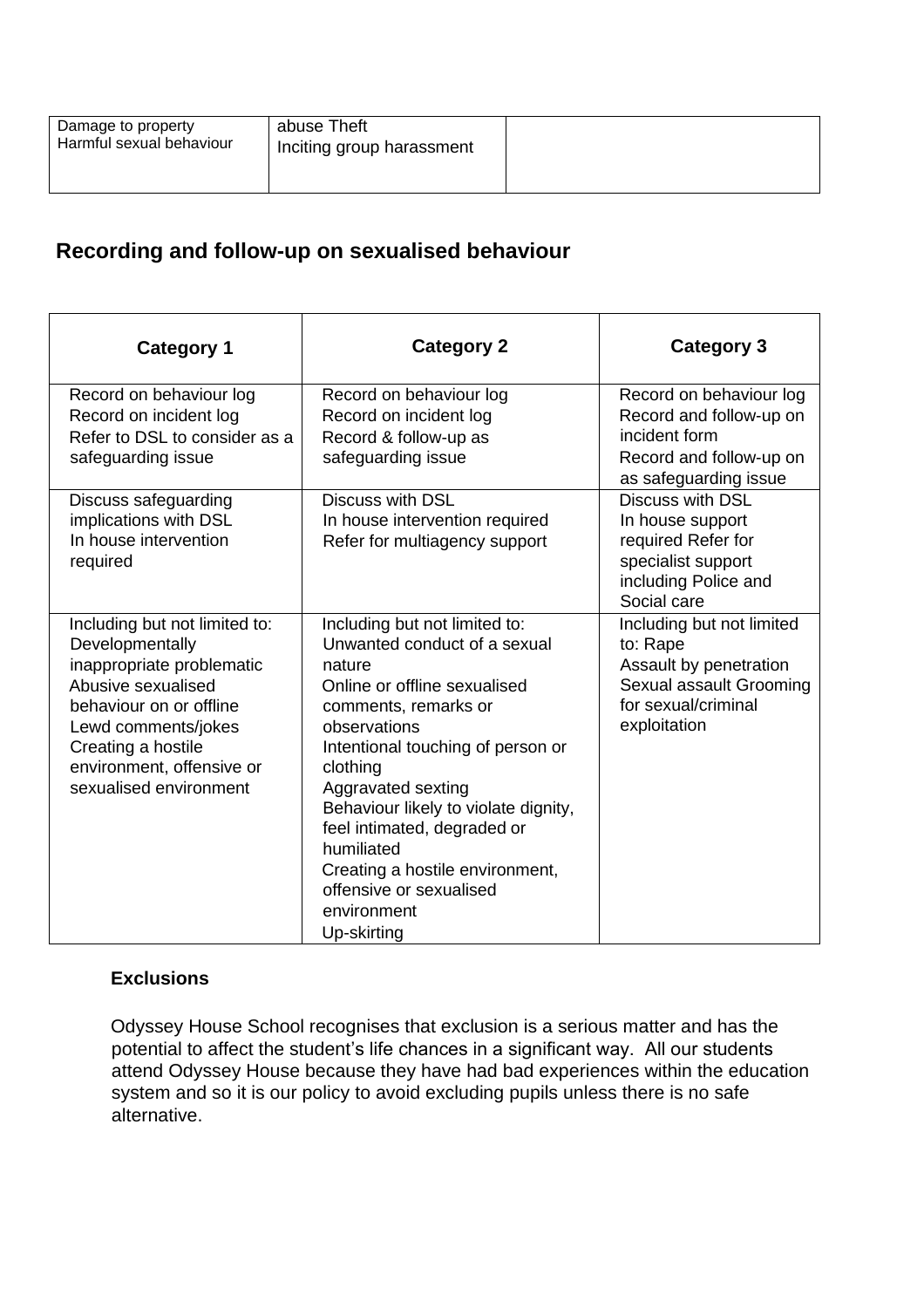The Head of Education may exclude pupils for serious or persistent breaches of the school's discipline. Exclusions should only be considered on safety grounds and when all other sanctions have been previously used or would be inappropriate. Consideration should be given to the individual special needs as defined in the ECHP, and any individual behaviour plan and/or risk assessment.

It is an underlying principle that any exclusion should be for the shortest period possible.

## **Responsibilities of the Head of Education Informing the Parents**

Once having made the decision to exclude the Head of Education will ensure that parents are notified by telephone immediately and that this is followed by a letter within one school day.

• The Head of Education will make arrangements with the parents/guardians for the transport of the pupil into the care of the parents/guardians.

• For LA funded students a copy of the exclusion letter will be sent to the placing authority.

#### **Letters about Fixed Term Exclusion must explain**

• Why the school has decided to exclude and the steps that have been taken to try and avoid the exclusion.

• The arrangements for enabling the pupil to continue their education, including the setting and marking of the pupil's work.

• The parents' right to make a written statement to the responsible LA. The letter will also detail who to contact within the LA.

• The parent's right to see the pupil's records, particularly any records pertaining to the behaviour that led up to the exclusion.

• The length of the exclusion and the date, time arrangements for the pupil to be returned to the school. (This should be, wherever possible, in the company of the parents/guardians and always following a re-admission meeting has been held with a member of the Senior Leadership Team, at which the behaviours leading to the exclusion and strategies for avoiding further exclusions should be explored).

• Where the Head of Education decides it is necessary to extend a fixed period of exclusion or, exceptionally, converts a period of fixed term exclusion into a permanent exclusion a further letter must be sent to the parents/guardians.

#### **Letters about Permanent Term Exclusion must explain**

• Why the Head of Education has decided to exclude and the steps that have been taken to try and avoid exclusion.

• The arrangements for enabling the pupil to continue their education, including the setting and marking of the pupil's work.

• The parents' right to see the pupil's records, particularly any records pertaining to the behaviour that led to the exclusion.

#### **Education elsewhere or managed moves**

There may be rare occasions where a pupil's needs cannot be met or are unlikely to be met by Odyssey House. This may, for example, come to light during the initial assessment period. If this is the case, we will discuss the situation with parents to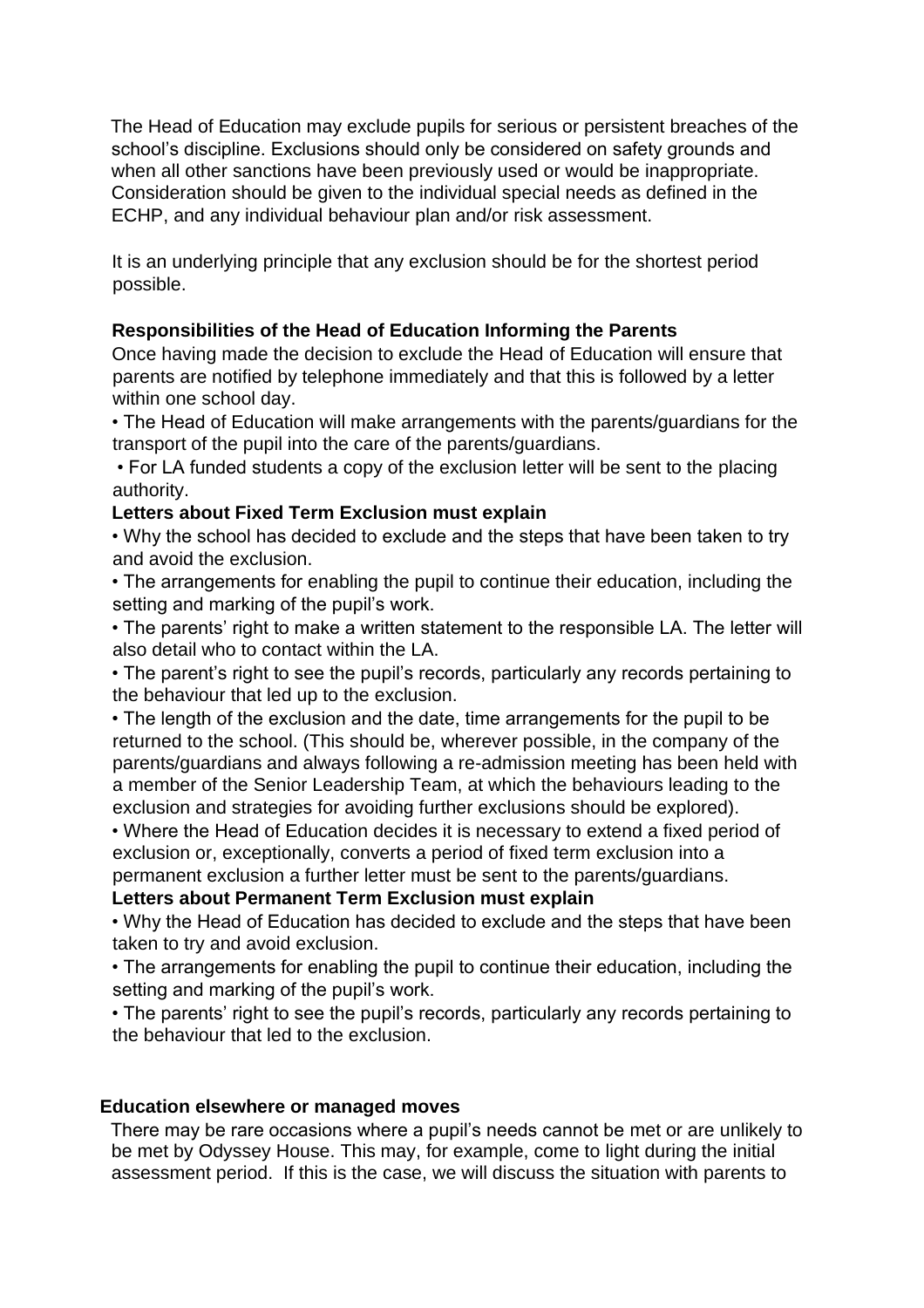work out strategies for supporting the child in school. This may require additional support for the child in the first instance, or we may suggest that we support the child elsewhere through outreach. We may ultimately decide that a managed move to a more suitable school is the best way forward. Whatever the situation, we will always have the best interests of the child and the other pupils at Odyssey House School at heart and will work in conjunction with parents to achieve it.

#### **Equal Opportunities**

In line with equal opportunities, all children are expected to meet the high expectations of behaviour set. We aim to create:

a culture where every child takes responsibility for their own actions and understands how their behaviour impacts on others

an ethos which is based on praise and encouragement

an environment where every child and adult feel safe and secure

an environment where everyone respects others and treats them with kindness and consideration.

#### **In partnership with parents**

The school aims to always work in partnership with parents. Parents are expected to support the school in upholding the school rules and creating an orderly climate for learning. They have the right to be informed promptly of any emerging difficulties their children present.

Parents have responsibilities in ensuring regular and punctual attendance at school.

# **Students requiring additional support**

Odyssey House School recognises that some students require additional support to conform to the expectations of behaviour of the school. Students with additional needs are identified in a variety of ways including:

- assessment on entry
- regular testing
- self- referral
- teacher and parent concerns
- monitoring of behaviour by class teachers

Students who require additional support may be:

- offered support from staff with individual targets which will be regularly monitored.
- referred for an assessment of their needs
- referred for a multi-agency assessment
- referred to mentoring, group work, anger management support, specialist behaviour support
- given EAL support

Odyssey House School will regularly review students who are referred for additional support to ensure that their needs are being met. Where inadequate progress is being made the school will consider what else may be available both from within the